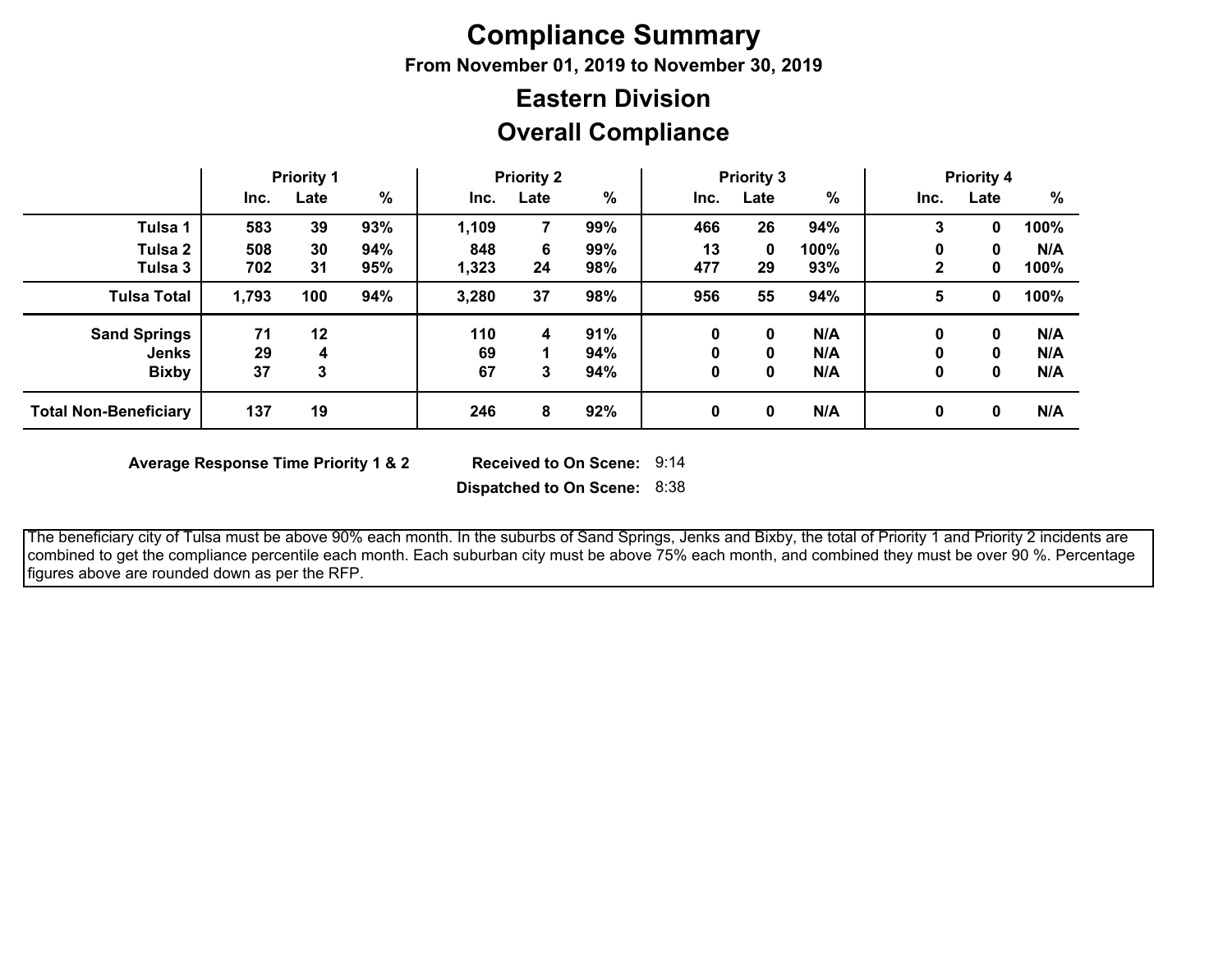# **Compliance Summary**

**From November 01, 2019 to November 30, 2019**

## **Overall Compliance Western Division**

|                               | <b>Priority 1</b> |           | <b>Priority 2</b> |       |      | <b>Priority 3</b> |      |      | <b>Priority 4</b> |             |              |      |
|-------------------------------|-------------------|-----------|-------------------|-------|------|-------------------|------|------|-------------------|-------------|--------------|------|
|                               |                   | Inc. Late | %                 | Inc.  | Late | %                 | Inc. | Late | $\%$              | Inc.        | Late         | %    |
| <b>Oklahoma City 1</b>        | 895               | 63        | 92%               | 1,817 | 7    | 99%               | 508  | 37   | 92%               | 8           | 1            | 87%  |
| <b>Oklahoma City 2</b>        | 1,036             | 106       | 89%               | 1,748 | 33   | 98%               | 355  | 28   | 92%               | 4           | 0            | 100% |
| <b>Edmond</b>                 | 175               | 17        | 90%               | 315   | 9    | 97%               | 64   | 14   | 78%               | 0           | 0            | N/A  |
| <b>Total OKC &amp; Edmond</b> | 2,106             | 186       | 91%               | 3,880 | 49   | 98%               | 927  | 79   | 91%               | 12          | 1            | 91%  |
| <b>Mustang</b>                | 33                | 8         |                   | 62    | 4    | 87%               | 15   | 1.   | 93%               | 0           | 0            | N/A  |
| <b>The Village</b>            | 20                | 1         |                   | 43    | 0    | 98%               | 0    | 0    | N/A               | 0           | 0            | N/A  |
| <b>Nichols Hills</b>          | 7                 | 0         |                   | 7     | 0    | 100%              | 0    | 0    | N/A               | $\mathbf 0$ | $\mathbf{0}$ | N/A  |
| <b>Total Non-Beneficiary</b>  | 60                | 9         |                   | 112   | 4    | 92%               | 15   | 1    | 93%               | 0           | 0            | N/A  |

**Average Response Time Priority 1 & 2** 

**Dispatched to On Scene:** 8:59 Received to On Scene: 9:18

The beneficiary city of Oklahoma City must be above 90% each month. In the suburbs of Mustang, The Village, and Nichols Hills, the total of Priority 1 and Priority 2 incidents are combined to get the compliance percentile each month. Each suburban city must be above 75% each month, and combined they must be over 90 %. Percentage figures above are rounded down as per the RFP.